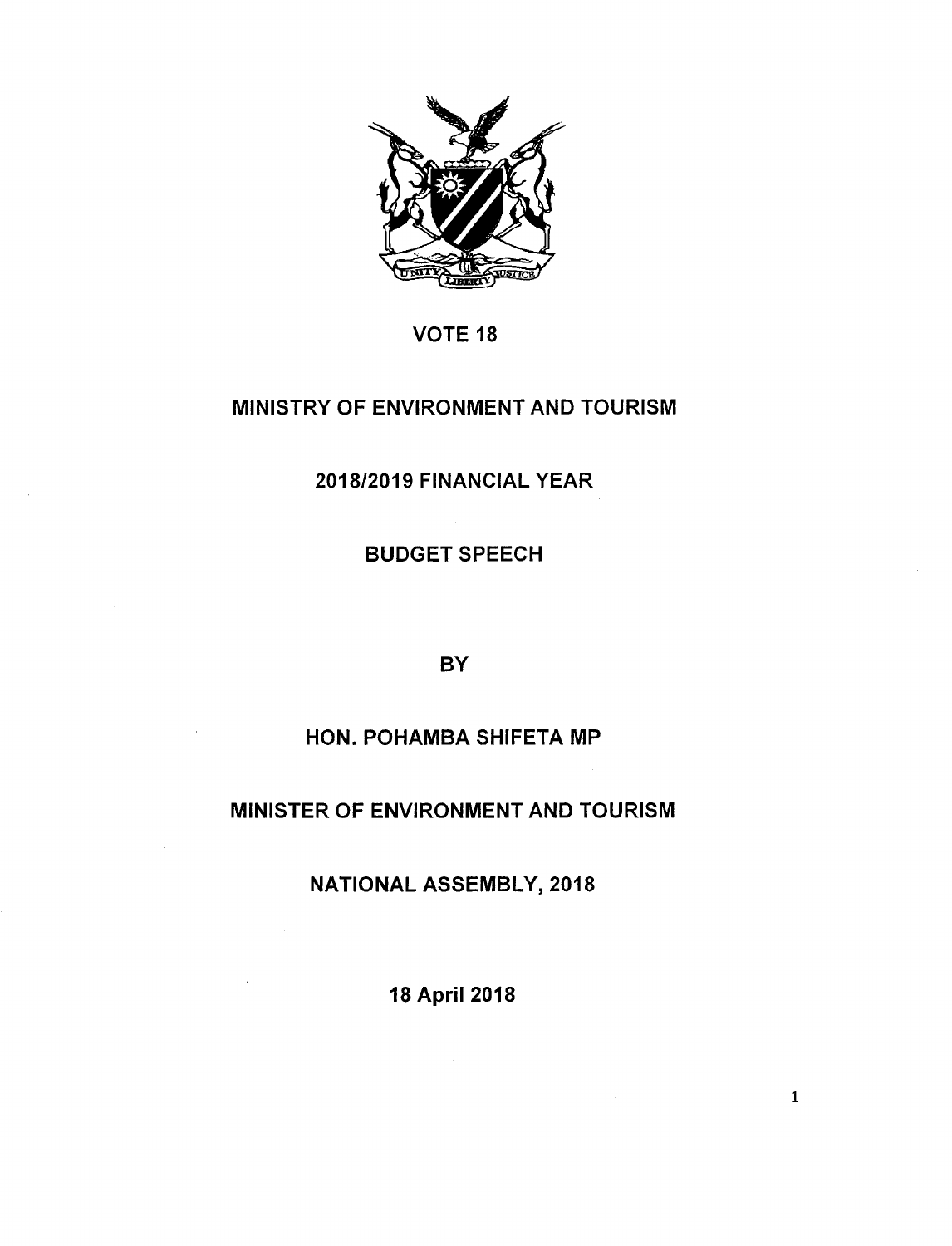# **Comrade Chairperson of the Whole House Committee, Honourable Members of this August House,**

On behalf of my Colleague, Deputy Minister Cde. Bernadette Maria Jagger and on my own behalf, I would like to thank H.E. the President Or. Hage Gottfried Geingob for the trust and confidence he has vested in us to contribute positively towards achievement and fulfilling the mandate of this social and economic Ministry. Further allow me to express our appreciation to the Hon. Minister of Finance for the fair allocation of scarce resources during this difficult period.

## **Hon. Chairperson,**

Despite severe economic constraints the Ministry of Environment and Tourism has made rigorous efforts to deliver quality services to the public during the *2017/2018* financial year.

#### **Hon. Chairperson,**

The Government through the Ministry of Environment and Tourism with support from other law enforcement agencies have been hard at work in the implementation of measures and tactics to fight poaching in our National Parks and other wildlife areas in the country. Namibia experienced high levels of elephant and rhinoceros poaching in the past few years. In response to this, in the current financial year, a National Strategy on Wildlife Protection and Law Enforcement was approved.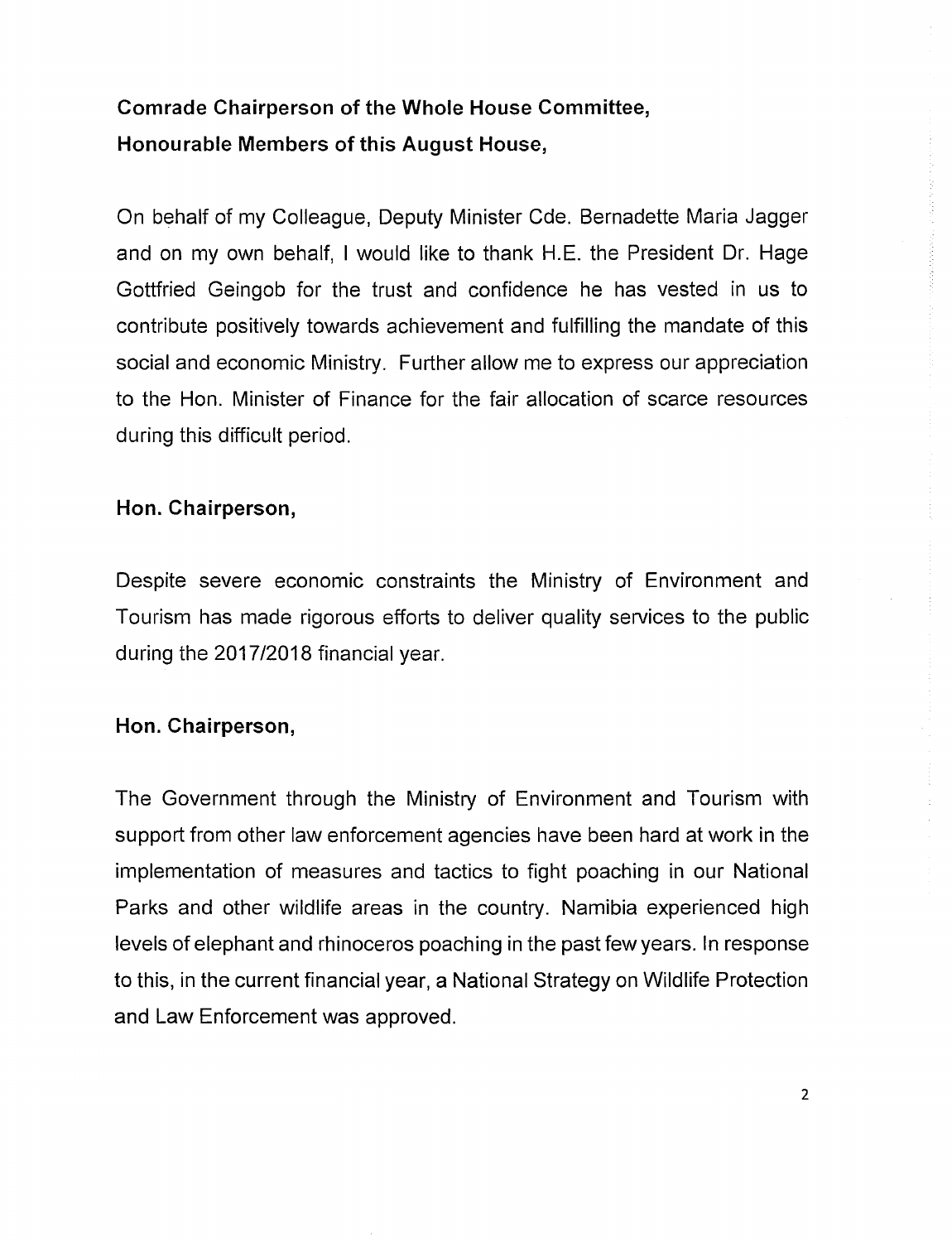This strategy provides for specific measures and approaches on how to deal with the issue of wildlife protection and law enforcement in the country and is being fully implemented. Legislation that deals with wildlife protection and law enforcement matters, the Nature Conservation Ordinance, 1975 (Ordinance 4 of 1975), was also amended to increase fines and penalties for poaching of rhinos and elephants and other related offences which will enhance their deterrent effect.

Similarly, the Controlled Wildlife Products and Trade Act, 2008 (Act 8 of 2008) was amended to increase fines and penalties in possession of wildlife products, more particularly rhino horns and elephant tusks. In this financial year, we have seen a decline in poaching of rhinos and elephants.

In 2017, thirty two (32) rhinos were poached compared to sixty one (61) in 2016, while for elephants twenty two (22) were poached in 2017 compared to one hundred and one (101) in 2016. In the financial year *2018/2019,* Government will continue to fund efforts aimed to reduce poaching levels to insignificant levels to protect our national heritage.

#### **Hon. Chairperson,**

Conservancies in the communal lands have made important contributions to community livelihoods, biodiversity conservation and tourism development, although more still needs to be done. However, the governance in conservancies need urgent attention and will be addressed without delay.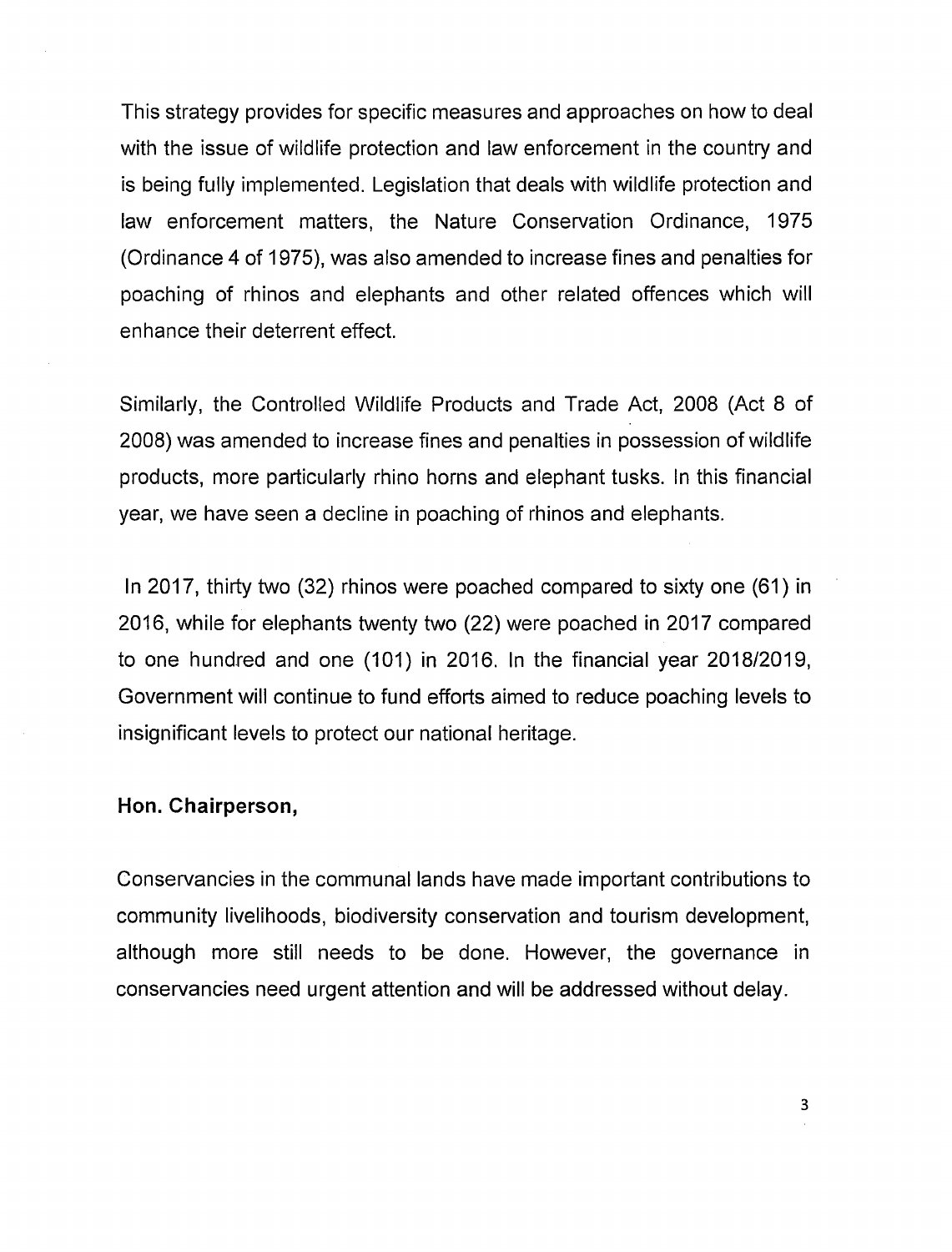We shall continue to develop conservancies as a sustainable conservation and tourism development programme from which our rural communities can derive equitable social and economic benefits.

Human Wildlife Conflict is an ongoing conservation challenge. Some local communities have lost their crops and livestock as a result of this conflict. The Government continues to invest funds in the development and implementation of the Human Wildlife Conflict mitigating measures to curb the losses associated with Human Wildlife Conflict.

### **Hon. Chairperson,**

It is a known fact that tourism is an important industry in Namibia. It currently contributes significantly towards the Gross Domestic Product, making it a valuable sector within the country. Unlike other segments that have not been spared by the tough economic challenges the country is going through, the tourism industry has witnessed tremendous growth over the past two years. This tells us of the resilience within the industry and the key role it can play towards the attainment of the Harambee Prosperity Plan (HPP), National Development Plan (NDP5) and the ultimate success of Vision 2030.

#### **Hon. Chairperson**

The Annual Tourist Statistical Report for 2016 has been finalised, launched and disseminated for tourism planning purposes. In this report the country recorded 1,469,258 tourist arrivals which is an increase of 81,485 from 2015. Of the increase, the German market continued showing an increase in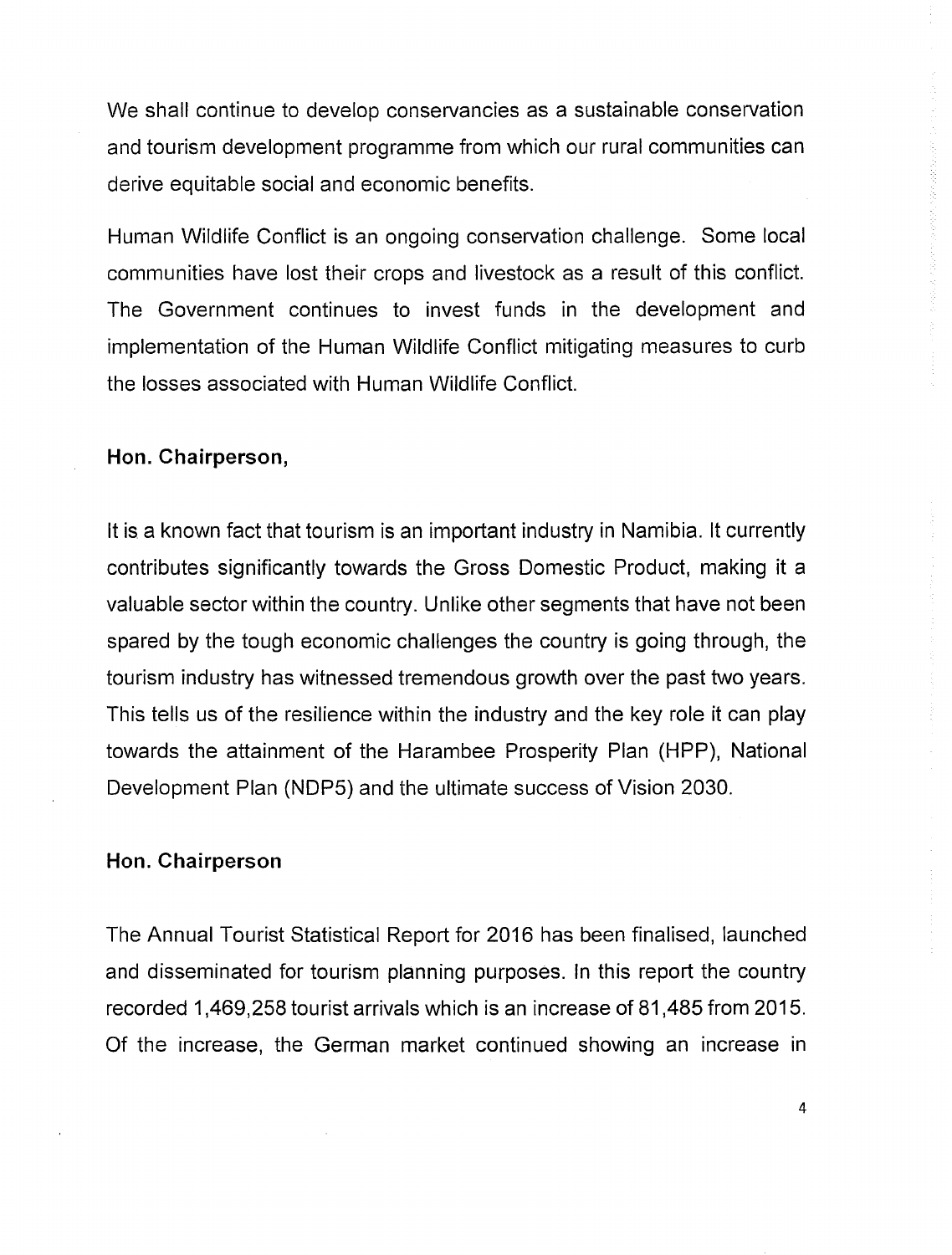overseas arrivals. The 5<sup>th</sup> Tourism Satellite Account (TSA) was finalized, launched and distributed. The TSA reflect the tourism contribution to GDP and employment in the sector.

#### **Hon. Chairperson**

The Ministry, is implementing two important strategies on tourism development, namely National Sustainable Tourism Growth and Development Strategy and the National Tourisms Investment Profile and Promotion Strategy. These strategies were launched and operationalised in *2017/2018* financial year, as a result two national tourism bodies (Inter-Ministerial Committee on Tourism Development and the National Tourism Competitiveness Advisory Council) were established to fill the gaps identified in the tourism sector. Through these bodies the ministries will be able to address cross-cutting issues through Offices, Ministries and Agencies and other stakeholders. These initiatives are aimed at enhancing our competitiveness as a destination globally.

#### **Hon. Chairperson,**

Cabinet approved a National Solid Waste Management Strategy in November 2017 to improve the overall management of waste in the country so that Namibia becomes the leading country in Africa in terms of standards of waste management by 2028. Developing waste management infrastructure, increasing human resources capacity, promotion of waste minimization and recycling, and raising awareness for behavioural change among our citizens will be the key focus areas of this Strategy.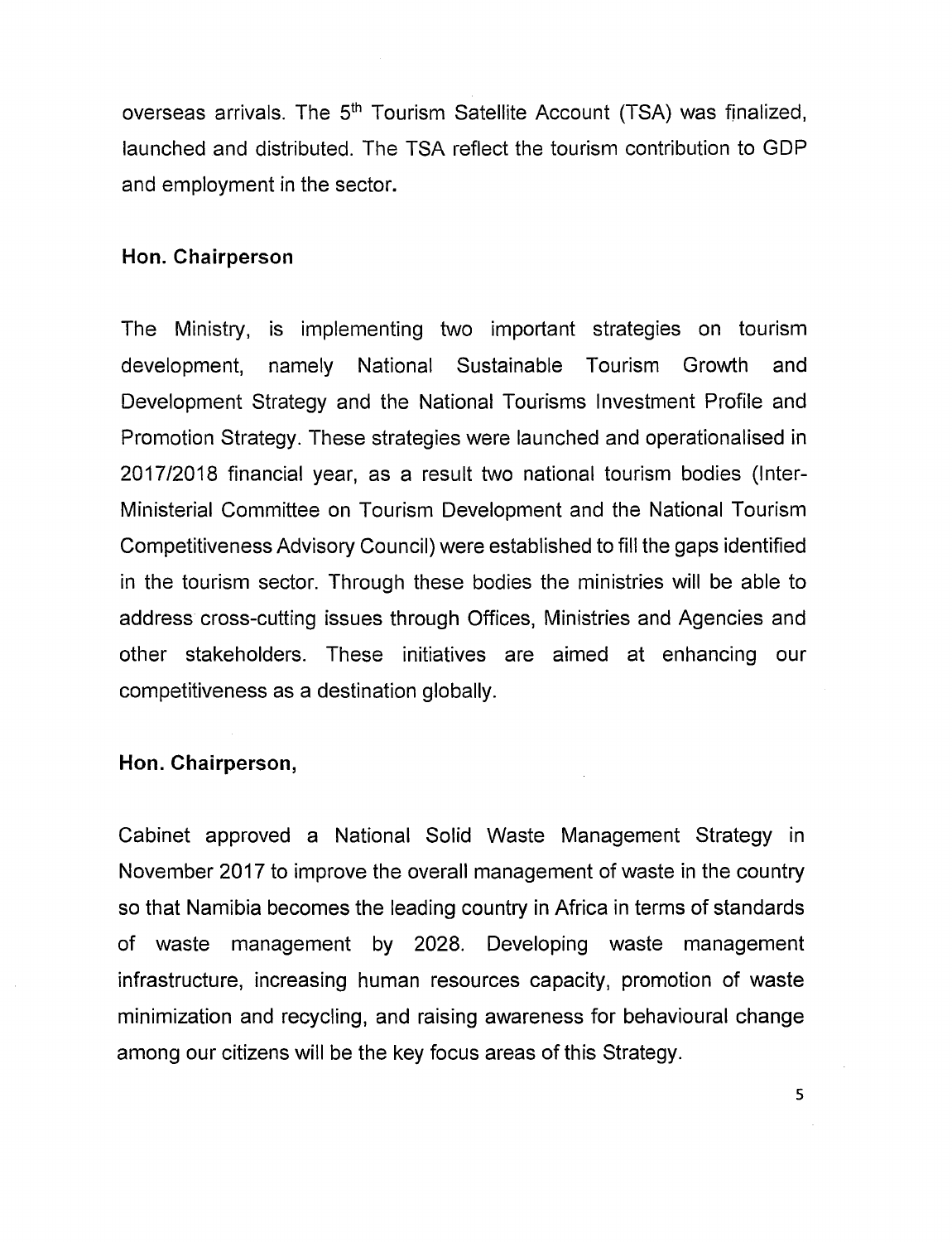### **Hon. Chairperson,**

The Environmental Management Act (EMA), 2007 (Act No. 7 of 2007) remains the country's foremost piece of legislation to minimize the impacts from development on our environment. The implementation of the EMA was intensified during this financial year *2017/2018,* which culminated in the review of 393 out of 566 Environmental Impact Assessment Reports received. This includes countrywide inspections and the issuance of compliance orders to 18 environmental offenders.

It is also during this reporting period in which engagement with stakeholders was scaled-up, resulting in the gazetting of 22 competent authorities that are obliged to compile their own Environmental Plans to address environmental abuse, pollution and waste management concerns in the country.

As part of raising awareness on EMA, tailor-made sessions were held with Parliamentarians and Cabinet members focusing on the key provisions of the EMA. Significant progress was made during the period under review in clamping down on illegal sand mining operations and in improving operations at waste disposal sites.

In line with business process re-engineering, the development of an online application system for environmental clearance is also now at an advanced stage and will be launched during 2018. The operationalization of this system will improve efficiency and accessibility in terms of service delivery.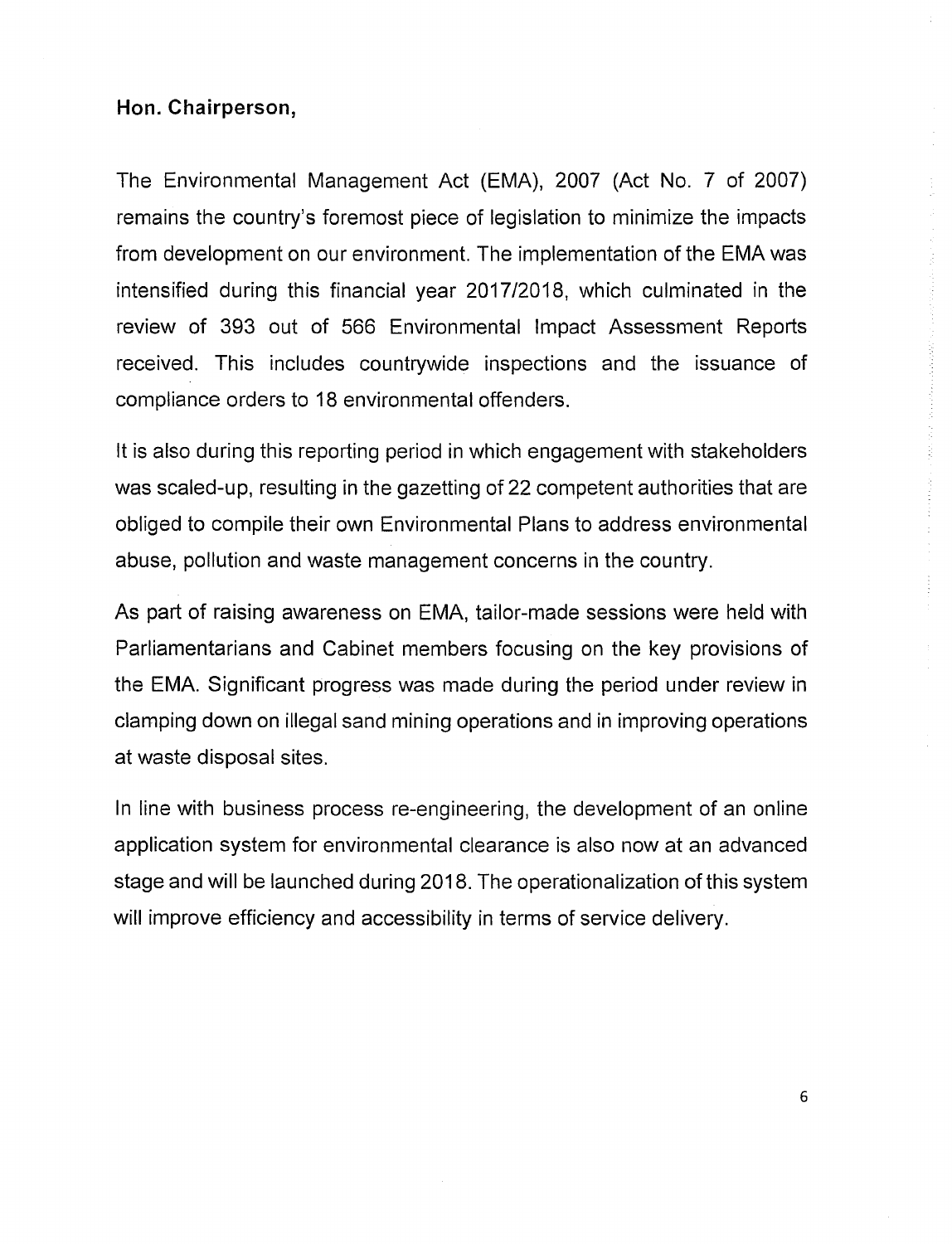#### **Hon. Chairperson,**

It is a well-known fact that Namibia is one of the most vulnerable countries in the world to climate change. We are now seeing the impacts that the changing climate is having on the very fabric of our society and economic development. Now more than ever, we need to build our resilience to climate change so that we ensure our water, energy and food security.

In this respect, I am pleased that we have been able to mobilize support through the Environment Investment Fund from the international community to do just this. During the period under review we were able to mobilize projects and investments worth approximately N\$1.1 billion to strengthen our climate resilience, including:

- Two Projects on climate resilient agriculture and Community Based Natural Resource Management, which are being implemented through the Environmental Investment Fund of Namibia with funding from the Green Climate Fund worth N\$116 million each. These Projects will benefit an estimated 76,500 communal area residents and 21,000 small scale farmers in our rural areas.
- Sustainable Use of Natural Resources and Energy Financing Programme. This Programme is a partnership of the Environmental Investment Fund of Namibia with the French Agency for Development and is facilitating access of entrepreneurs and SMEs to "green" investments in areas such as renewable energy systems, energy efficiency, sustainable tourism and agriculture through environmental credit lines worth approximately N\$655 million.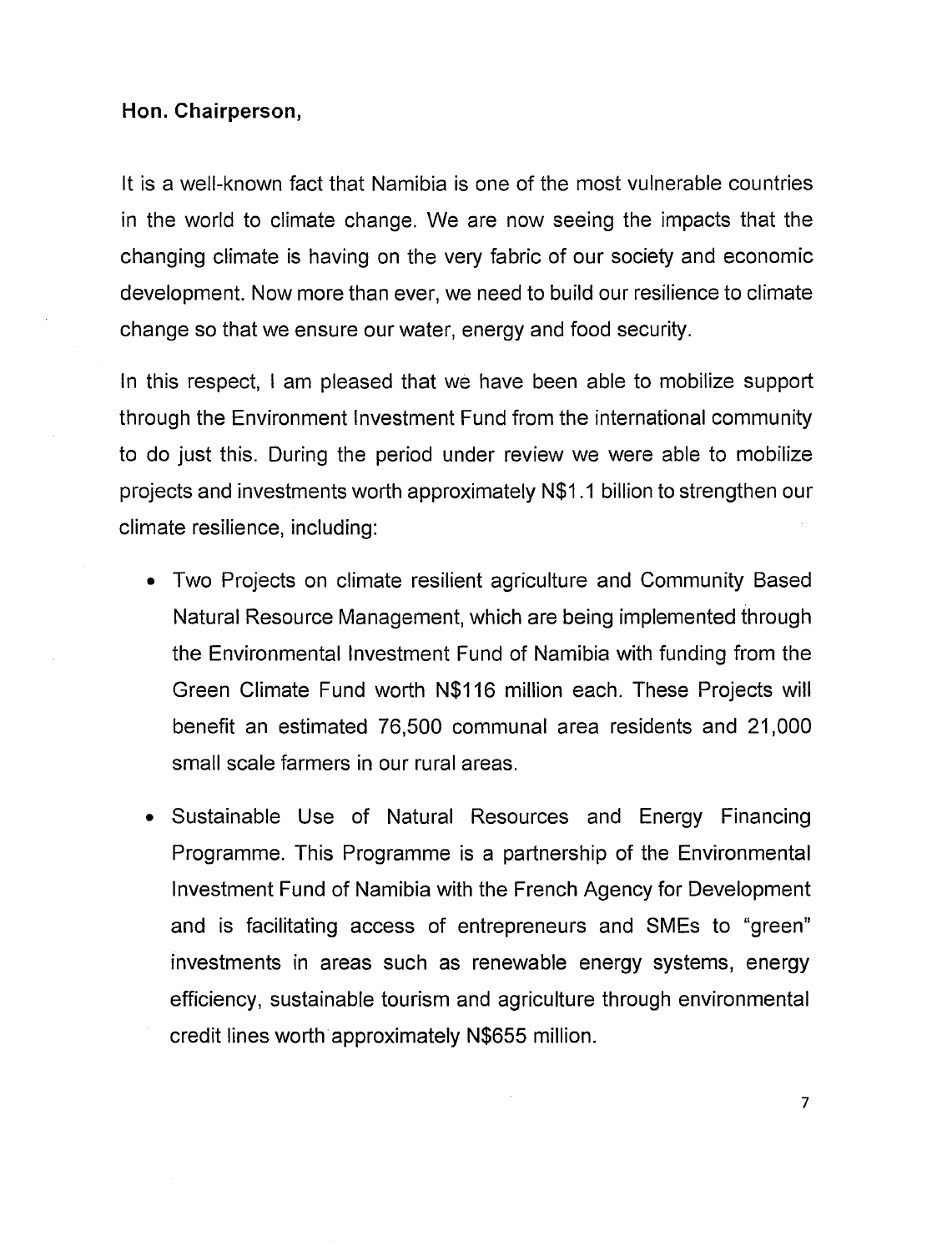• These are important green economy sectors with potential for employment creation and value addition to our natural resources.

## **Hon. Chairperson,**

- Approximately N\$72 million for the development of pilot rural desalination plants using renewable power and membrane technology in Grunau and Bethanie through the Adaptation Fund.
- Approximately N\$1S6 million for the Namibia Integrated Landscape Approach for Enhancing Livelihoods and Environmental Governance to Eradicate Poverty Project through the Global Environment Facility. These Project will seek to support poverty eradication efforts through the conservation and sustainable use of biodiversity in target landscapes.

Environmental Investment Fund or ElF of Namibia continues to play a pivotal role in mobilizing financial resources in both grants and green credit lines.

## **Hon. Chairperson,**

This year alone, the ElF stands to access N\$300 million in grant funding from the Green Climate Fund to fortify climate adaptation in important sectors such as agriculture and renewable energy. While the ElF has done exceptionally well in proving its capacity in resource mobilization for the most vulnerable sectors to environmental degradation caused by climate change, these resources are not sustainable to the ElF as it merely receives administration fees from these projects.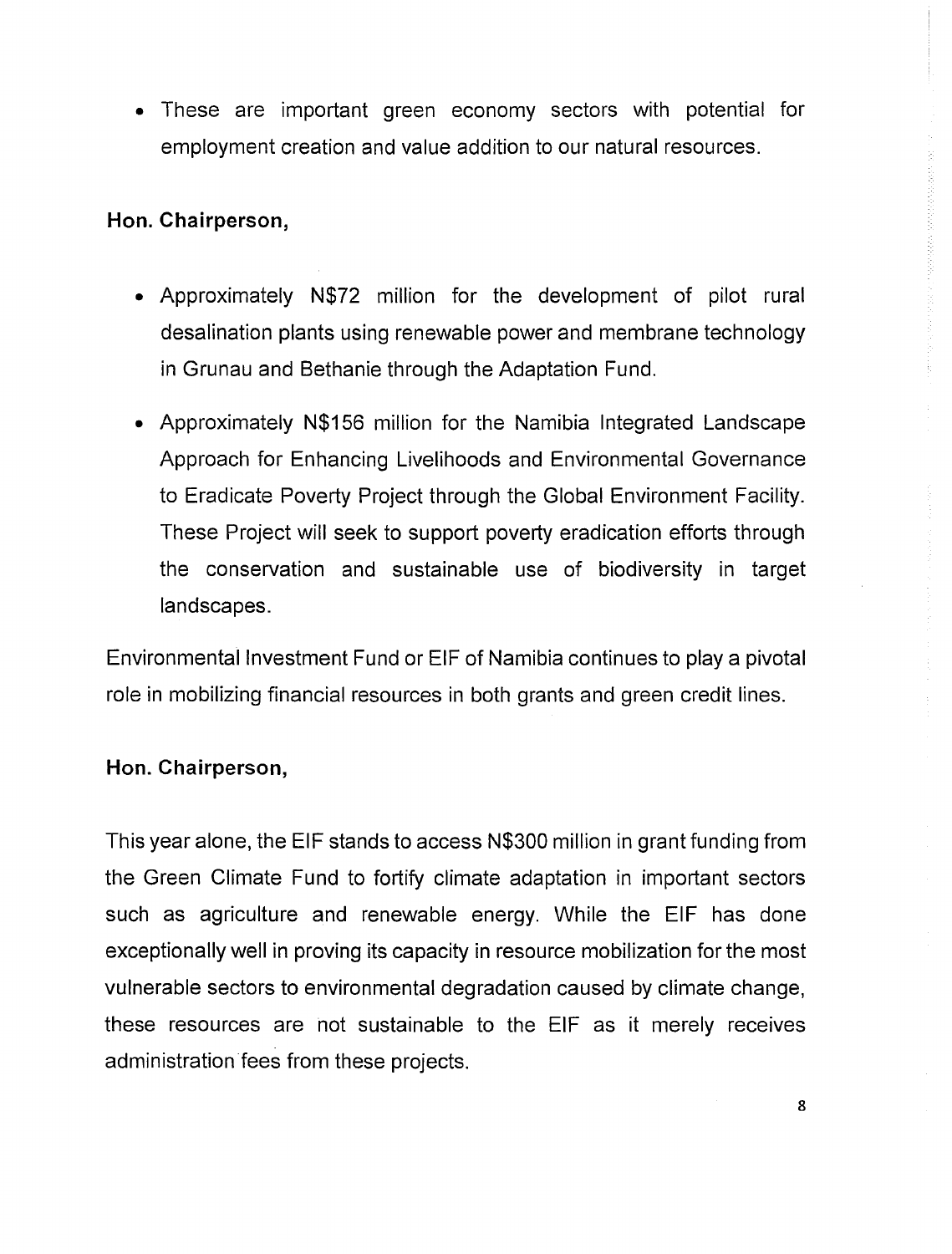While the ElF continues to enjoy a good reputation at the Green Climate Fund and amongst the parties to the United Nations Framework Convention on Climate Change, our development partners have continuously raised concerns around the inadequate capitalization of the ElF. They have further questioned our government's commitment towards supporting the objectives of the ElF. The budget allocation to the Fund for the next financial year 2018/2019 is a mere N\$5 million.

#### **Hon. Chairperson,**

It is therefore important as we plan to ensure that a vehicle as important as the Environmental Investment Fund is adequately and strategically capitalized so as to continue bringing in financial resources for the country. I would particularly call on all Offices, Ministries and Agencies involved in the management of waste in Namibia to assist us to ensure that measures on polluting products such as plastic bags, lubricant oil and batteries can be turned into a revenue source that can contribute towards environmental investments.

#### **Hon. Chairperson, Hon. Members,**

Allow me now to present to this August House the budgetary allocation for the current financial year 2018/2019 under the theme, "Shared Prosperity" as indicated by the hon. Minister of Finance during the 2018/2019 budget statement.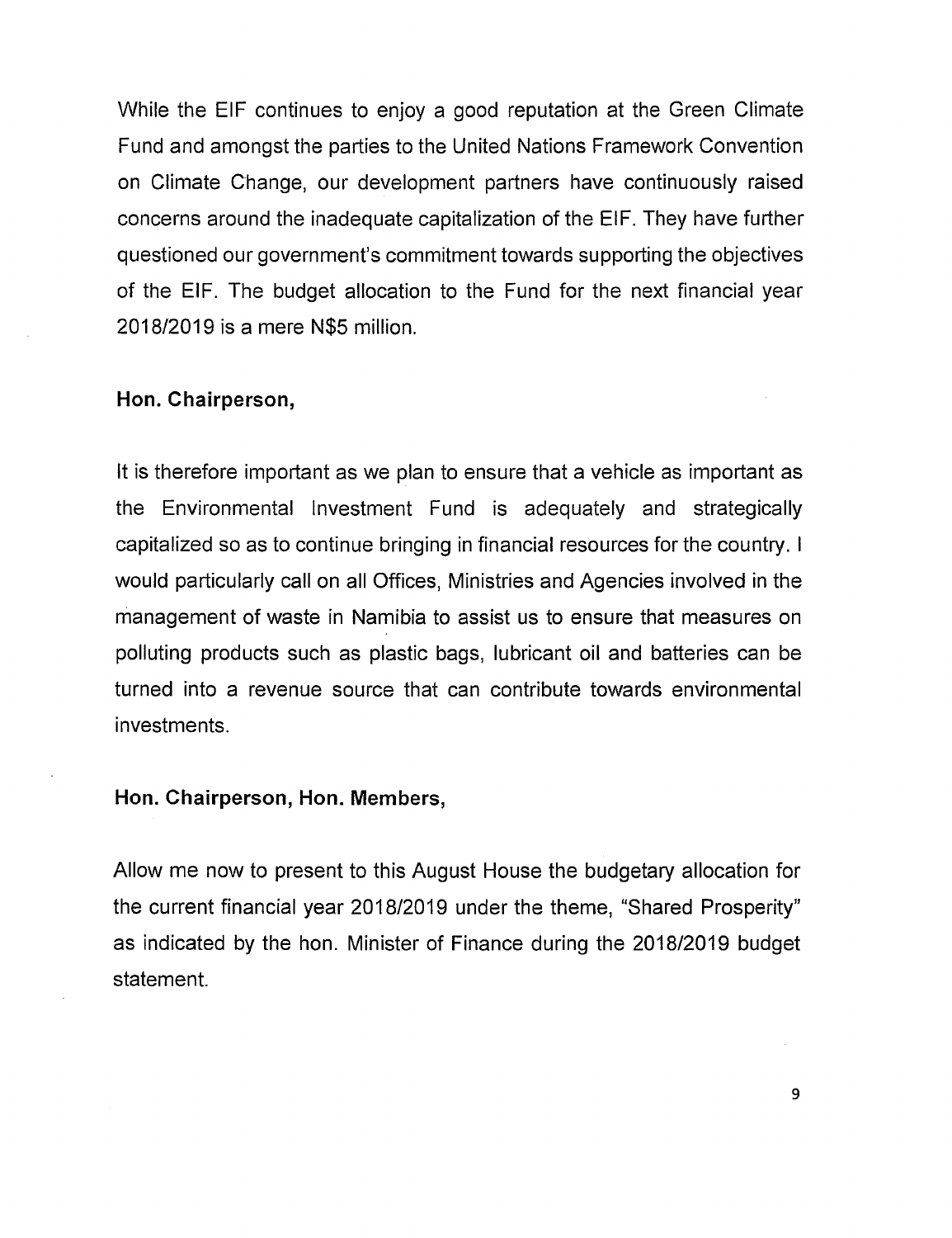# **BUDGETARY ALLOCATIONS:**

The Ministry has been allocated an amount of four hundred and two million, sixty-four thousand Namibian dollars (N\$402,064,000) for 2018/2019 FY This amount represents:

- Three hundred and thirty-seven million, eight hundred and fortythree thousand Namibian dollars (N\$337,843,OOO) for the Operational Budget and
- Sixty-four million, two hundred and twenty-one thousand Namibian dollars (N\$64,221,000) for the Development Budget.

## **Programme 1: Wildlife and protected area management**

An amount of one hundred and seventy eight million, six hundred and fourteen thousand Namibian dollars (N\$178,614,000) is allocated to this programme. MET aims to establish and implement measures and strategies for the protection and conservation of wildlife to reduce wildlife crime.

Our emphasis among others shall be to create long term sustainability, good governance and proper management of Community-Based Natural Resource Management programme, for the benefits of our people. Human Wildlife Conflict shall be managed in a way that recognise the rights and development needs of people while recognising the need for biodiversity conservation, leading to reduction in human wildlife conflict incidents.

à.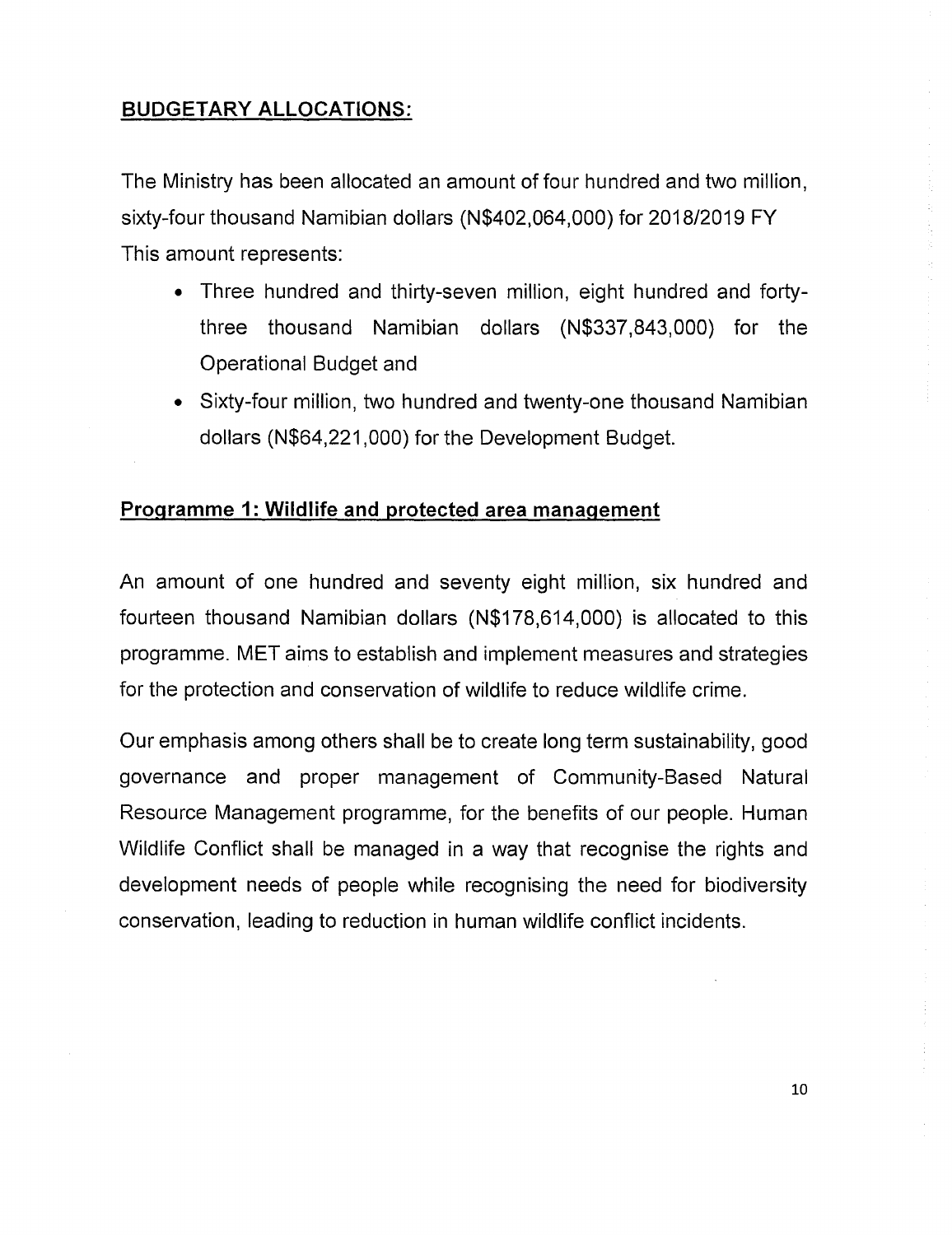# Programme 2: Protection and management of key species and natural habitat

A total of twenty-six million, three hundred and fifty nine thousand Namibian dollars N\$26,359,000 is allocated to this program. The purpose of this programme is to improve the efficiency in protecting and managing key species and natural resources, sustainable utilization of wildlife resources and other scientific services aimed at improving the natural resource base for economic development.

# Programme 3: Tourism Growth Development and Gaming Regulations

This programme is allocated with twenty-one million, nine hundred and thirtysix thousand Namibian dollars (N\$21,936,000). These funds are allocated to ensure that the tourism and gaming industry is supported, regulated and contributes to the socio-economic development in Namibia.

These funds will also be used for tourism marketing, promotion and awareness, to improve the geographic spread of tourists and the benefits from tourism through implementation of National Sustainable Tourism Growth and Development Strategy.

### Programme 4: Environment and Natural Resources Protection

A total of twenty-two million, seven hundred and sixty-three thousand Namibian dollars (N\$22,763,000).this programme is responsible for environmental affairs such as Environmental assessments, Waste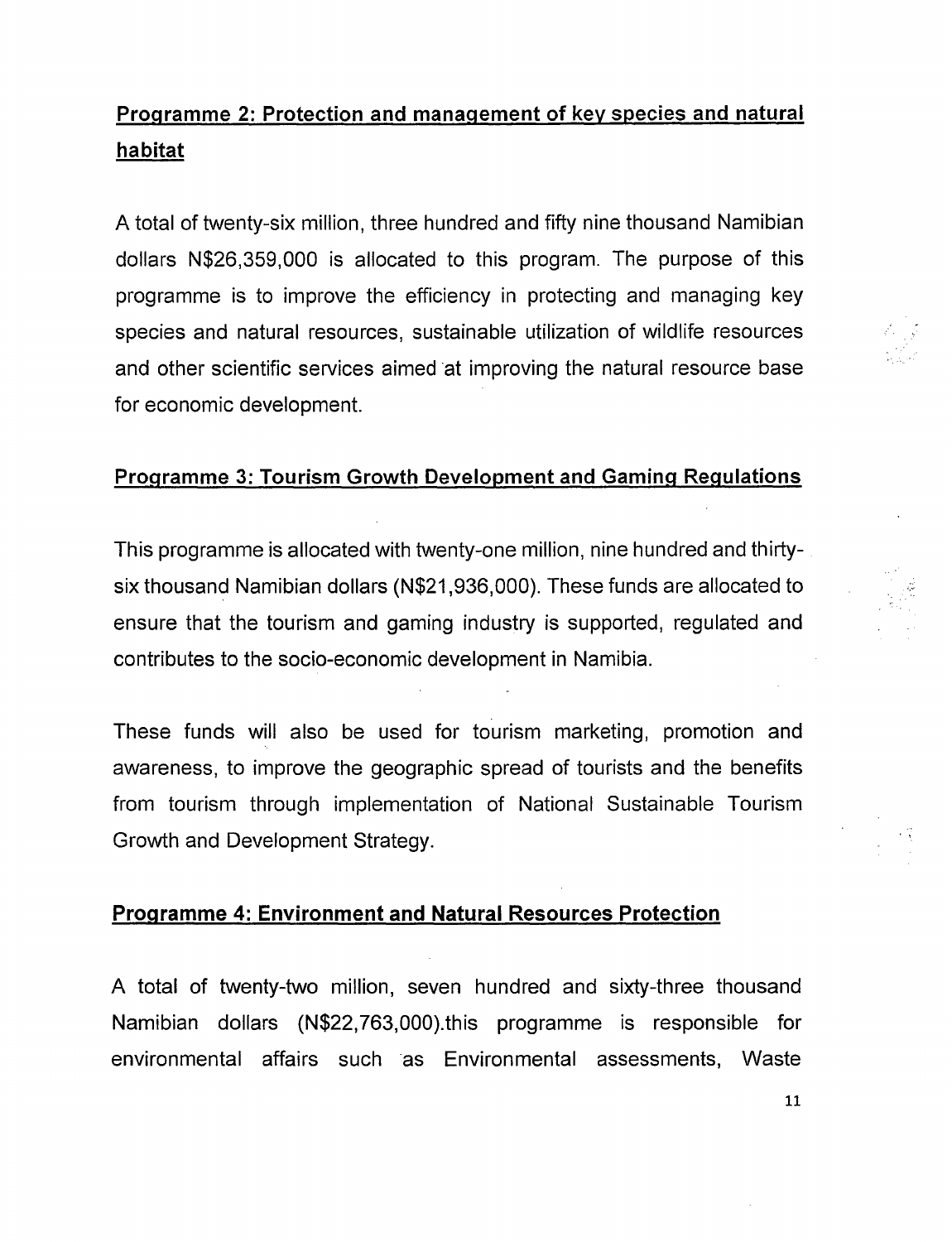management and pollution control, and Environmental inspections, Biodiversity and sustainable land management initiatives.These funds will be used to provide environmental planning and management, and to monitor compliance and implementation of our Environmental Management Act at local and regional level.

# **Programme 5: Infrastructure and development, Maintenance, Monitoring and Evaluation**

An amount of seventy four million, four hundred and twenty-seven thousand Namibian Dollars (N\$74,427,000) is allocated to this programme which focuses on effective and efficient planning and technical services. The funds allocated are for maintenance, upgrade and development of new infrastructure that are critical for our protected area network especially in terms of mitigation of human wildlife conflict (such as fences, water points) and others that contribute to better environmental management e.g. sewerage systems and roads for tourism development.

## **Programme 6: Policy Supervision and Support Services**

An amount of Seventy-seven million, nine hundred and sixty-five thousand Namibian Dollars (N\$77,965,000) to this programme, whose primary activity is policy coordination and administration of finance and human resources. Key priority spending program for *2018/2019* is on E-governance in order to pave way for the successful implementation to Human Capital Management System. Also funds will be used to implement the Harambee Prosperity Plan and the Directives from the Prime Minister.